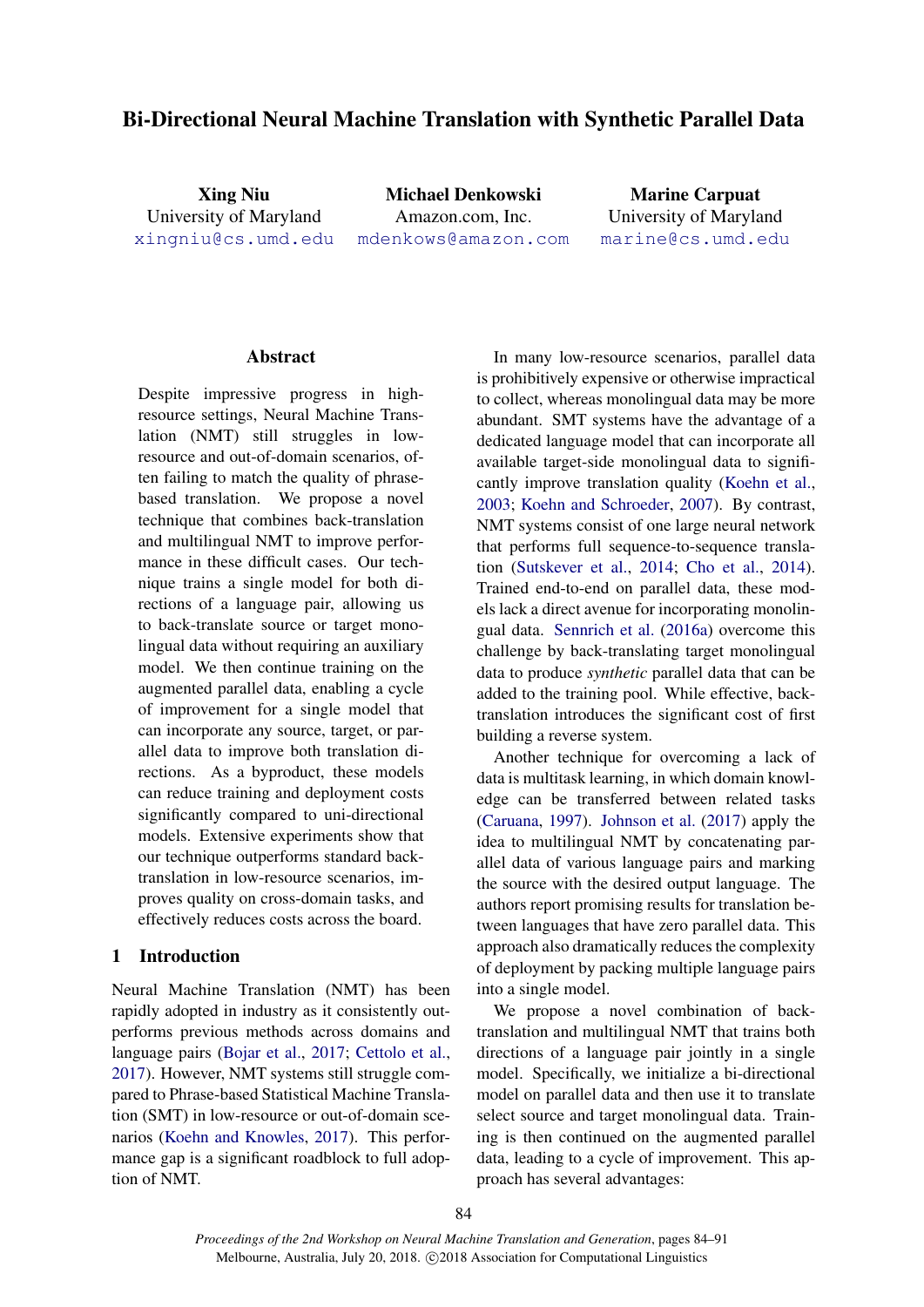- A single NMT model with standard architecture that performs all forward and backward translation during training.
- Training costs reduced significantly compared to uni-directional systems.
- Improvements in translating quality for lowresource languages, even over uni-directional systems with back-translation.
- Effectiveness in domain adaptation.

Via comprehensive experiments, we also contribute to best practices in selecting most suitable combinations of synthetic parallel data and choosing appropriate amount of monolingual data.

# 2 Approach

In this section, we introduce an efficient method for improving bi-directional neural machine translation with synthetic parallel data. We also present a strategy for selecting suitable monolingual data for back-translation.

# 2.1 Bi-Directional NMT with Synthetic Parallel Data

We use the techniques described by [Johnson et al.](#page-7-6) [\(2017\)](#page-7-6) to build a multilingual model that combines forward and backward directions of a single language pair. To begin, we construct training data by swapping the source and target sentences of a parallel corpus and appending the swapped version to the original. We then add an artificial token to the beginning of each source sentence to mark the desired target language, such as  $\langle$ 2en $>$ for English. A standard NMT system can then be trained on the augmented dataset, which is natu-rally balanced between language directions.<sup>[1](#page-1-0)</sup> A shared Byte-Pair Encoding (BPE) model is built on source and target data, alleviating the issue of unknown words and reducing the vocabulary to a smaller set of items shared across languages [\(Sen](#page-7-7)[nrich et al.,](#page-7-7) [2016b;](#page-7-7) [Johnson et al.,](#page-7-6) [2017\)](#page-7-6). We further reduce model complexity by tying source and target word embeddings. The full training process significantly saves the total computing resources compared to training an individual model for each language direction.

Generating synthetic parallel data is straightforward with a bi-directional model: sentences

from both source and target monolingual data can be translated to produce synthetic sentence pairs. Synthetic parallel data of the form synthetic  $\rightarrow$  monolingual can then be used in the forward direction, the backward direction, or both. Crucially, this approach leverages both source and target monolingual data while always placing the real data on the target side, eliminating the need for work-arounds such as freezing certain model parameters to avoid degradation from training on MT output [\(Zhang and Zong,](#page-7-8) [2016\)](#page-7-8).

# <span id="page-1-1"></span>2.2 Monolingual Data Selection

Given the goal of improving a base bi-directional model, selecting ideal monolingual data for backtranslation presents a significant challenge. Data too close to the original training data may not provide sufficient new information for the model. Conversely, data too far from the original data may be translated too poorly by the base model to be useful. We manage these risks by leveraging a standard pseudo in-domain data selection technique, cross-entropy difference [\(Moore and Lewis,](#page-7-9) [2010;](#page-7-9) [Axelrod et al.,](#page-6-3) [2011\)](#page-6-3), to rank sentences from a general domain. Smaller cross-entropy difference indicates a sentence that is simultaneously more similar to the in-domain corpus (e.g. real parallel data) and less similar to the average of the general-domain monolingual corpus. This allows us to begin with "safe" monolingual data and incrementally expand to higher risk but potentially more informative data.

# 3 Experiments

In this section, we describe data, settings, and experimental methodology. We then present the results of comprehensive experiments designed to answer the following questions: (1) How can synthetic data be most effectively used to improve translation quality? (2) Does the reduction in training time for bi-directional NMT come at the cost of lower translation quality? (3) Can we further improve training speed and translation quality training with incremental training and redecoding? (4) How can we effectively choose monolingual training data? (5) How well does bidirectional NMT perform on domain adaptation?

# 3.1 Data

Diverse Language Pairs: We evaluate our approach on both high and low-resource data sets:

<span id="page-1-0"></span><sup>&</sup>lt;sup>1</sup>[Johnson et al.](#page-7-6) [\(2017\)](#page-7-6) report the need to oversample when data is significantly unbalanced between language pairs.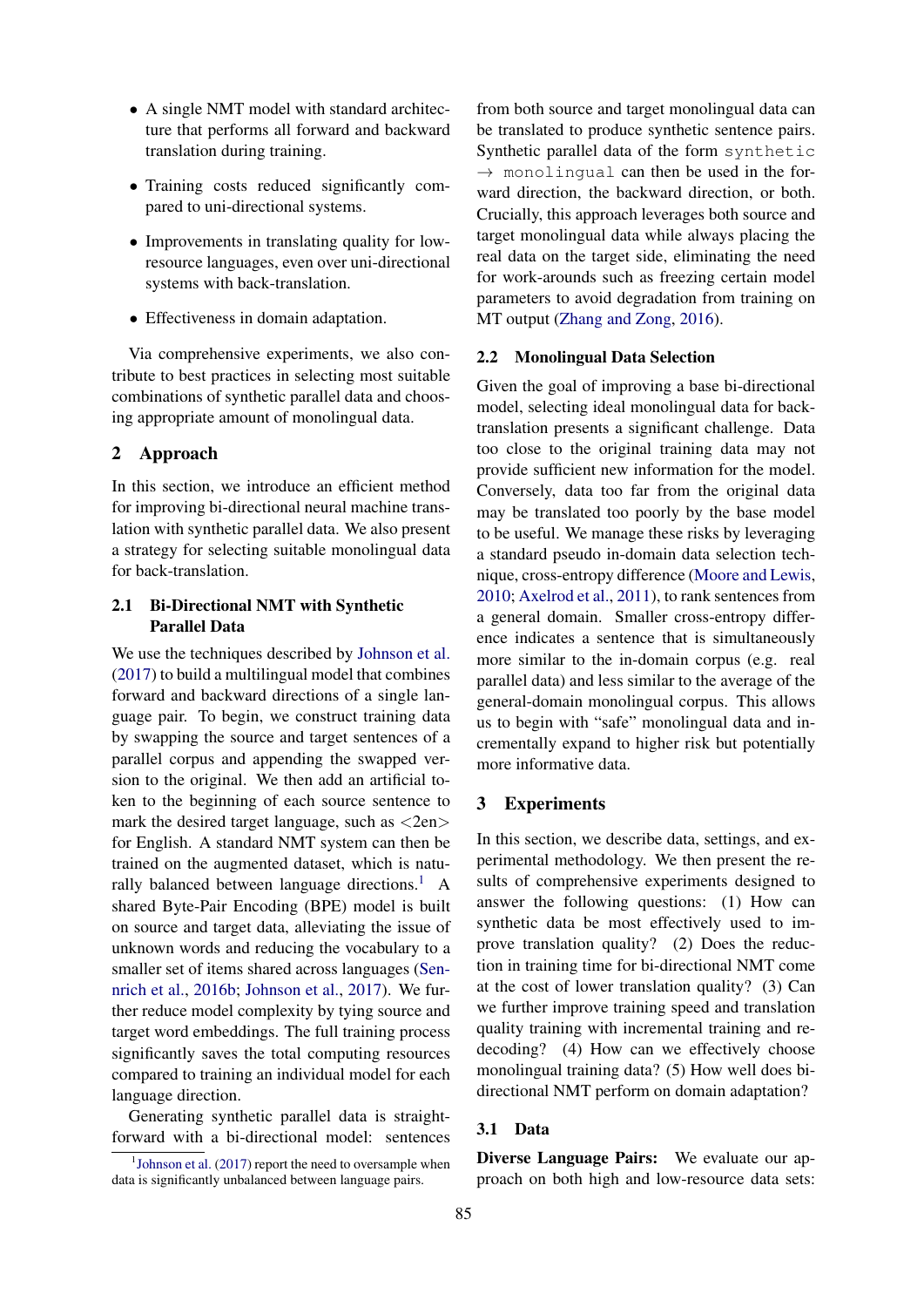| Type                                            | Dataset            | # Sentences |  |  |  |  |
|-------------------------------------------------|--------------------|-------------|--|--|--|--|
| High-resource: German $\leftrightarrow$ English |                    |             |  |  |  |  |
| Training                                        | Common Crawl +     |             |  |  |  |  |
|                                                 | Europarl $v7 +$    |             |  |  |  |  |
|                                                 | News Comm. v12     | 4,356,324   |  |  |  |  |
| Dev                                             | Newstest 2015+2016 | 5,168       |  |  |  |  |
| Test                                            | Newstest 2017      | 3,004       |  |  |  |  |
| Mono-DE                                         | News Crawl 2016    | 26,982,051  |  |  |  |  |
| Mono-EN                                         | News Crawl 2016    | 18,238,848  |  |  |  |  |
| Low-resource: Tagalog $\leftrightarrow$ English |                    |             |  |  |  |  |
| Training                                        | News/Blog          | 50,705      |  |  |  |  |
| Dev/Test                                        | News/Blog          | 491/508     |  |  |  |  |
| Dev/Test*                                       | <b>Bible</b>       | 500/500     |  |  |  |  |
| Sample*                                         | <b>Bible</b>       | 61,195      |  |  |  |  |
| Mono-TL                                         | Common Crawl       | 26,788,048  |  |  |  |  |
| Mono-EN                                         | ICWSM 2009 blog    | 48,219,743  |  |  |  |  |
| Low-resource: Swahili ↔ English                 |                    |             |  |  |  |  |
| Training                                        | News/Blog          | 23,900      |  |  |  |  |
| Dev/Test                                        | News/Blog          | 491/509     |  |  |  |  |
| Dev/Test*                                       | Bible-NT           | 500/500     |  |  |  |  |
| Sample*                                         | Bible-NT           | 14,699      |  |  |  |  |
| Mono-SW                                         | Common Crawl       | 12,158,524  |  |  |  |  |
| Mono-EN                                         | ICWSM 2009 blog    | 48,219,743  |  |  |  |  |

<span id="page-2-1"></span>Table 1: Data sizes of training, development, test, sample and monolingual sets. Sample data serves as the in-domain seed for data selection.

German↔English (DE↔EN), Tagalog↔English TL↔EN, and Swahili↔English (SW↔EN). Parallel and monolingual  $DE \leftrightarrow EN$  data are provided by the WMT17 news translation task [\(Bojar et al.,](#page-6-0) [2017\)](#page-6-0). Parallel data for  $TL \leftrightarrow EN$  and  $SW \leftrightarrow EN$ contains a mixture of domains such as news and weblogs, and is provided as part of the IARPA MATERIAL program.<sup>[2](#page-2-0)</sup> We split the original corpora into training, dev, and test sets, therefore they share a homogeneous n-gram distribution. For these low-resource pairs, TL and SW monolingual data are provided by the Common Crawl [\(Buck](#page-6-4) [et al.,](#page-6-4) [2014\)](#page-6-4) while EN monolingual data is provided by the ICWSM 2009 Spinn3r blog dataset (tier-1) [\(Burton et al.,](#page-6-5) [2009\)](#page-6-5).

Diverse Domain Settings: For WMT17  $DE \leftrightarrow EN$ , we choose news articles from 2016 (the closest year to the test set) as in-domain data for back-translation. For  $TL \leftrightarrow EN$  and  $SW \leftrightarrow EN$ , we identify in-domain and out-of-domain monolingual data and apply data selection to choose pseudo in-domain data (see Section [2.2\)](#page-1-1). We use the training data as in-domain and either Common Crawl or ICWSM as out-of-domain. We also include a low-resource, long-distance domain adaptation task for these languages: training on News/Blog data and testing on Bible data. We split a parallel Bible corpus [\(Christodoulopoulos](#page-7-10) [and Steedman,](#page-7-10) [2015\)](#page-7-10) into sample, dev, and test sets, using the sample data as the in-domain seed for data selection.

Preprocessing: Following [Hieber et al.](#page-7-11) [\(2017\)](#page-7-11), we apply four pre-processing steps to parallel data: normalization, tokenization, sentencefiltering (length 80 cutoff), and joint source-target BPE with 50,000 operations [\(Sennrich et al.,](#page-7-7) [2016b\)](#page-7-7). Low-resource language pairs are also true-cased to reduce sparsity. BPE and truecasing models are rebuilt whenever the training data changes. Monolingual data for low-resource settings is filtered by retaining sentences longer than nine tokens. Itemized data statistics after preprocessing can be found in Table [1.](#page-2-1)

#### 3.2 NMT Configuration

We use the attentional RNN encoder-decoder architecture implemented in the Sockeye toolkit [\(Hieber et al.,](#page-7-11) [2017\)](#page-7-11). Our translation model uses a bi-directional encoder with a single LSTM layer of size 512, multilayer perceptron attention with a layer size of 512, and word representations of size 512 [\(Bahdanau et al.,](#page-6-6) [2015\)](#page-6-6). We apply layer normalization [\(Ba et al.,](#page-6-7) [2016\)](#page-6-7) and tie source and target embedding parameters. We train using the Adam optimizer with a batch size of 64 sentences and checkpoint the model every 1000 updates (10,000 for  $DE \leftrightarrow EN$ ) [\(Kingma and Ba,](#page-7-12) [2015\)](#page-7-12). Training stops after 8 checkpoints without improvement of perplexity on the development set. We decode with a beam size of 5.

For  $TL \leftrightarrow EN$  and  $SW \leftrightarrow EN$ , we add dropout to embeddings and RNNs of the encoder and decoder with probability 0.2. We also tie the output layer's weight matrix with the source and target embeddings to reduce model size [\(Press and Wolf,](#page-7-13) [2017\)](#page-7-13). The effectiveness of tying input/output target embeddings has been verified on several low-resource language pairs [\(Nguyen and Chiang,](#page-7-14) [2018\)](#page-7-14).

For  $TL \leftrightarrow EN$  and  $SW \leftrightarrow EN$ , we train four randomly seeded models for each experiment and combine them in a linear ensemble for decod-

<span id="page-2-0"></span><sup>2</sup>[https://www.iarpa.gov/index.php/](https://www.iarpa.gov/index.php/research-programs/material) [research-programs/material](https://www.iarpa.gov/index.php/research-programs/material)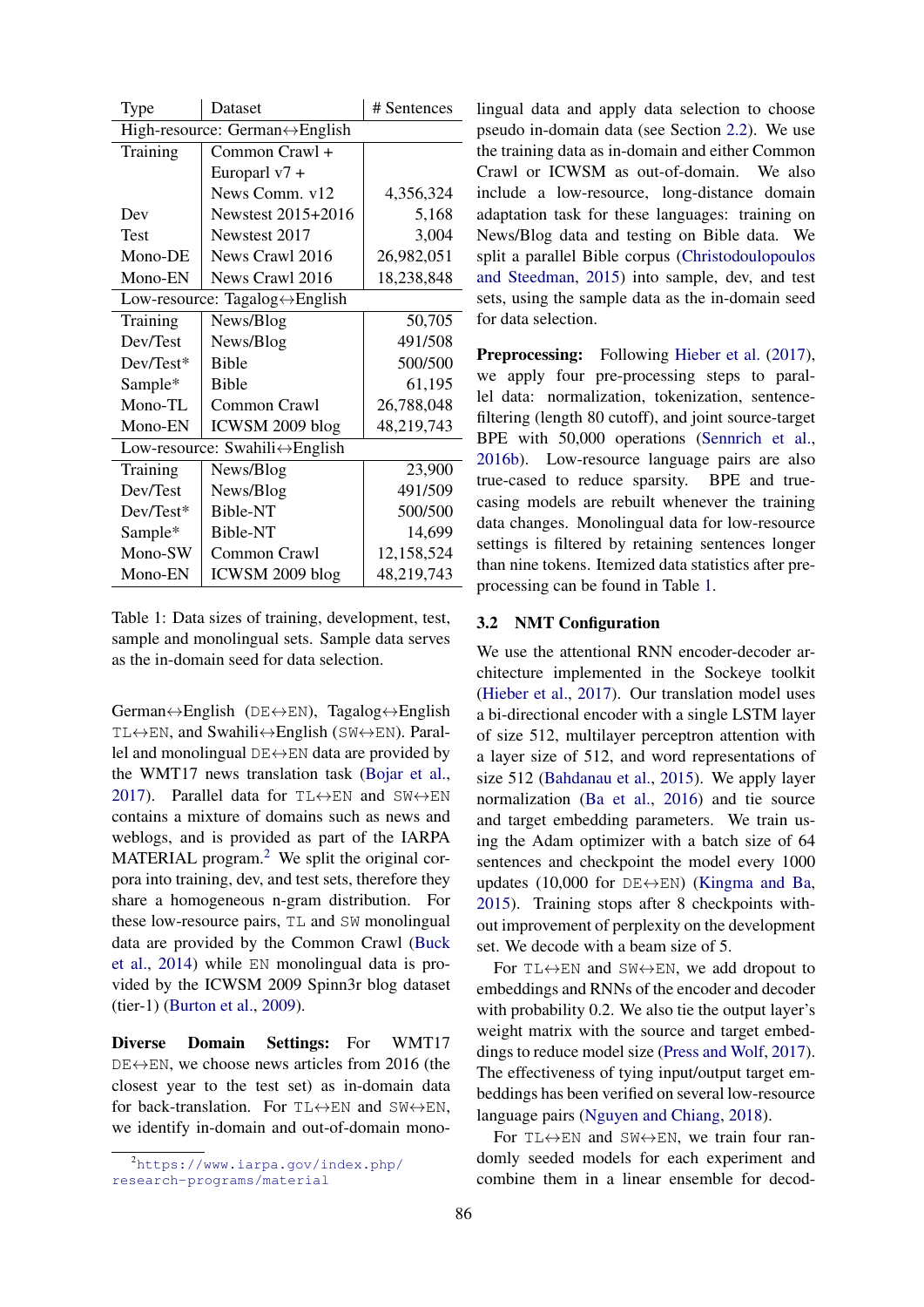| ID     | <b>Training Data</b>                                                                  | $TL\rightarrow EN$ | $EN \rightarrow TL$ | $SW \rightarrow EN$ | $EN \rightarrow SW$ | $DE \rightarrow EN$ | $EN \rightarrow DE$ |
|--------|---------------------------------------------------------------------------------------|--------------------|---------------------|---------------------|---------------------|---------------------|---------------------|
| $U-1$  | $L1 \rightarrow L2$                                                                   | 31.99              | 31.28               | 32.60               | 39.98               | 29.51               | 23.01               |
| $U-2$  | $L1 \rightarrow L2 + L1 \star \rightarrow L2$                                         |                    | 29.68               | 25.84               | 38.29               | 33.20               | 25.41               |
| $U-3$  | $L1 \rightarrow L2$<br>$+ L1 \rightarrow L2*$                                         | 22.13              | 27.14               | 24.89               | 36.53               | 30.89               | 23.72               |
| $U-4$  | $L1 \rightarrow L2 + L1 \star \rightarrow L2 + L1 \rightarrow L2 \star$               | 23.38              | 29.31               | 25.33               | 37.46               | 33.01               | 25.05               |
|        | $L1 = EN$                                                                             |                    | $L2 = T L$          | $L2 = SW$           |                     | $L2 = DE$           |                     |
| $B-1$  | $L1 \leftrightarrow L2$                                                               | 32.72              | 31.66               | 33.59               | 39.12               | 28.84               | 22.45               |
| $B-2$  | $L1 \leftrightarrow L2 + L1 \star \leftrightarrow L2$                                 | 32.90              | 32.33               | 33.70               | 39.68               | 29.17               | 24.45               |
| $B-3$  | $+ L2 \times \leftrightarrow L1$<br>$L1 \leftrightarrow L2$                           | 32.71              | 31.10               | 33.70               | 39.17               | 31.71               | 21.71               |
| $B-4$  | $L1 \leftrightarrow L2 + L1 \times \leftrightarrow L2 + L2 \times \leftrightarrow L1$ | 33.25              | 32.46               | 34.23               | 38.97               | 30.43               | 22.54               |
| $B-5$  | $L1 \leftrightarrow L2 + L1 \times \rightarrow L2 + L2 \times \rightarrow L1$         | 33.41              | 33.21               | 34.11               | 40.24               | 31.83               | 24.61               |
| $B-5*$ | $L1 \leftrightarrow L2 + L1 \times \rightarrow L2 + L2 \times \rightarrow L1$         | 33.79              | 32.97               | 34.15               | 40.61               | 31.94               | 24.45               |
| $B-6*$ | $L1 \leftrightarrow L2 + L1 \times \rightarrow L2 + L2 \times \rightarrow L1$         | 34.50              | 33.73               | 34.88               | 41.53               | 32.49               | 25.20               |

<span id="page-3-1"></span>Table 2: BLEU scores for uni-directional models (U-\*) and bi-directional NMT models (B-\*) trained on different combinations of real and synthetic parallel data. Models in B-5\* are fine-tuned from base models in B-1. Best models in B-6\* are fine-tuned from precedent models in B-5\* and underscored synthetic data is re-decoded using precedent models. Scores with largest improvement within each zone are highlighted.

ing. For  $DE \leftrightarrow EN$  experiments, we train a single model and average the parameters of the best four checkpoints for decoding [\(Junczys-Dowmunt](#page-7-15) [et al.,](#page-7-15) [2016\)](#page-7-15). We report case-insensitive BLEU with standard WMT tokenization.<sup>[3](#page-3-0)</sup>

#### 3.3 Uni-Directional NMT

We first evaluate the impact of synthetic parallel data on standard uni-directional NMT. Baseline systems trained on real parallel data are shown in row U-1 of Table  $2<sup>4</sup>$  $2<sup>4</sup>$  $2<sup>4</sup>$  In all tables, we use L1→L2 to indicate real parallel data where the source language is L1 and the target language is L2. Synthetic data is annotated by asterisks, such as  $L1 \rightarrow L2$  indicating that  $L1 \rightarrow$  is the synthetic back-translation of real monolingual data L2.

We always select monolingual data as an integer multiple of the amount of real parallel data  $n$ , i.e.  $|L1\rightarrow L2*|=|L1*\rightarrow L2|=kn.$  For DE $\leftrightarrow$ EN models, we simply choose the top- $n$  sentences from shuffled News Crawl corpus. For all models of low-resource languages, we select the top- $3n$  sentences ranked by cross-entropy difference as de-scribed in Section [2.2.](#page-1-1) The choice of  $k$  is discussed in Section [3.4.2.](#page-4-0)

Shown in rows U-2 through U-4 of Table [2,](#page-3-1) we compare the results of incorporating different combinations of real and synthetic parallel data. Models trained on only real data of target language (i.e. in U-2) achieve better performance in BLEU than using other combinations. This is an expected result since translation quality is highly correlated with target language models. By contrast, standard back-translation is not effective for our low-resource scenarios. A significant drop (∼7 BLEU comparing U-1 and U-2 for  $TL/SW \rightarrow EN$ ) is observed when back-translating English. One possible reason is that the quality of the selected monolingual data, especially English, is not ideal. We will encounter this issue again when using bi-directional models with the same data in Section [3.4.](#page-3-3)

#### <span id="page-3-3"></span>3.4 Bi-Directional NMT

We map the same synthetic data combinations to bi-directional NMT, comparing against unidirectional models with respect to both translation quality and training time. Training bi-directional models requires doubling the training data by adding a second copy of the parallel corpus where the source and target are swapped. We use the notation  $L1 \leftrightarrow L2$  to represent the concatenation of  $L1 \rightarrow L2$  and its swapped copy  $L2 \rightarrow L1$  in Table [2.](#page-3-1)

Compared to independent models (i.e. U-1), the bi-directional  $DE \leftrightarrow EN$  model in B-1 is slightly worse (by ∼0.6 BLEU). These losses match observations by [Johnson et al.](#page-7-6) [\(2017\)](#page-7-6) on many-tomany multilingual NMT models. By contrast, bidirectional low-resource models slightly outper-

<span id="page-3-0"></span><sup>3</sup>We use the script [https://github.com/](https://github.com/EdinburghNLP/nematus/blob/master/data/multi-bleu-detok.perl) [EdinburghNLP/nematus/blob/master/data/](https://github.com/EdinburghNLP/nematus/blob/master/data/multi-bleu-detok.perl) [multi-bleu-detok.perl](https://github.com/EdinburghNLP/nematus/blob/master/data/multi-bleu-detok.perl)

<span id="page-3-2"></span><sup>4</sup>Baseline BLEU scores are higher than expected on lowresource language pairs. We hypothesize that the data is homogeneous and easier to translate.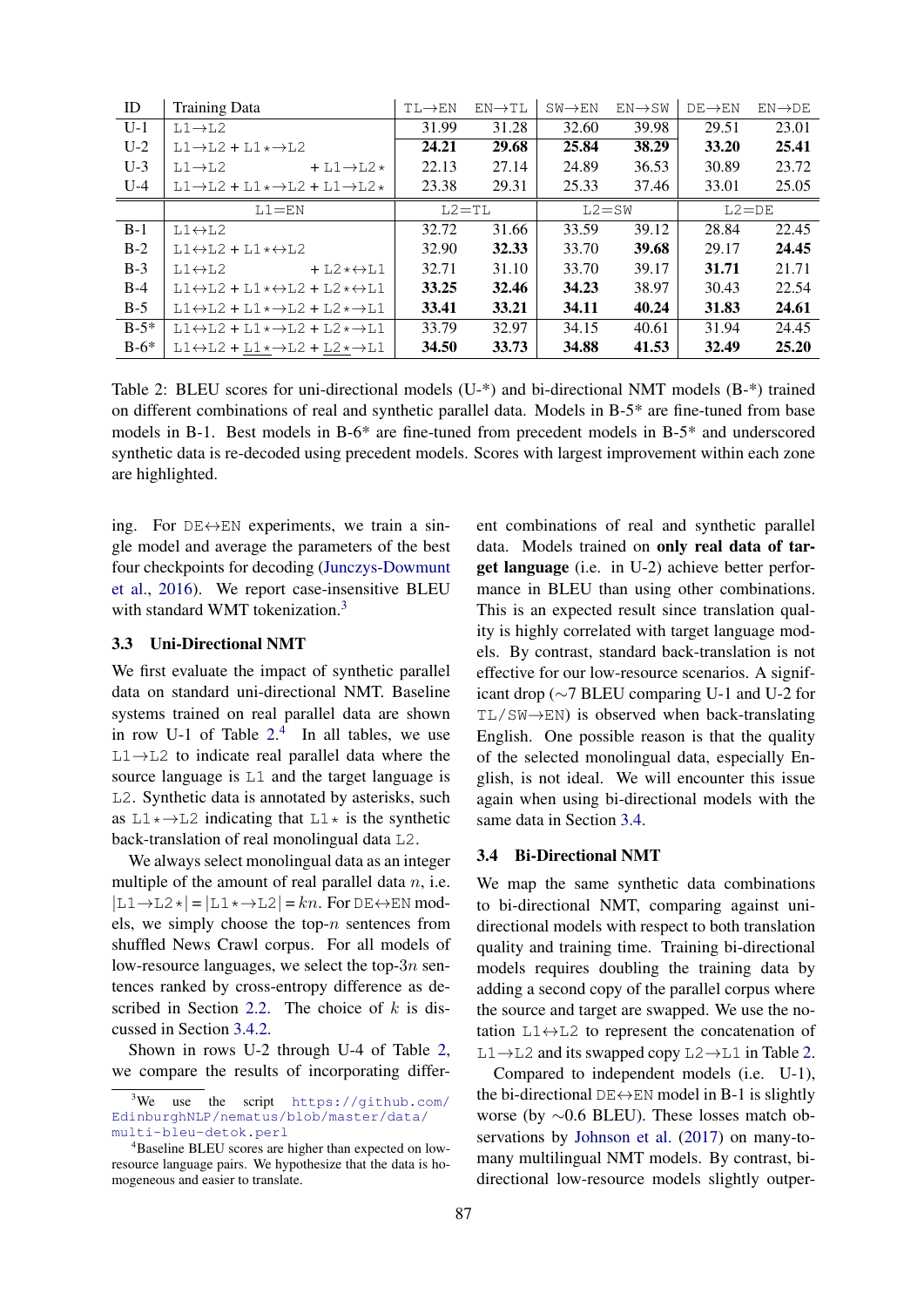| Model           |                 | $TL \rightarrow EN$ | $EN\rightarrow TL$ | $SW \rightarrow EN$ | $EN \rightarrow SW$ | $DE \rightarrow EN$ | $EN\rightarrow DE$ |
|-----------------|-----------------|---------------------|--------------------|---------------------|---------------------|---------------------|--------------------|
| Uni-directional | <b>Baseline</b> | 76                  | 78                 | 63                  | 66                  | 41                  | 48                 |
|                 | Synthetic       | 177                 | 176                | 137                 | 104                 | 88                  | 75                 |
|                 | <b>TOTAL</b>    | 507                 |                    |                     | 371                 | 252                 |                    |
|                 | <b>Baseline</b> |                     | 125                | 93                  |                     |                     | 61                 |
| Bi-directional  | Synthetic       |                     | 285                | 218                 |                     | 113                 |                    |
|                 | <b>TOTAL</b>    | $\downarrow$ 19%    | 410                | $\downarrow$ 14%    | 311                 | $\downarrow$ 31%    | 174                |
| (fine-tuning)   | Synthetic       | $\downarrow$ 23%    | 219                | $\downarrow$ 44%    | 122                 | $\downarrow$ 24%    | 86                 |

<span id="page-4-1"></span>Table 3: Number of checkpoints (=  $|$ updates $|/1000$  for TL/SW $\leftrightarrow$ EN or  $|$ updates $|/10,000$  for  $DE \leftrightarrow EN$ ) used by various NMT models. Bi-directional models reduce the training time by 15-30% (comparing 'TOTAL' rows). Fine-tuning bi-directional baseline models on synthetic parallel data reduces the training time by 20-40% (comparing 'Synthetic' rows).

form independent models. We hypothesize that in low-resource scenarios the neural model's capacity is far from exhausted due to the redundancy in neural network parameters [\(Denil et al.,](#page-7-16) [2013\)](#page-7-16), and the benefit of training on twice as much data surpasses the detriment of confusing the model by mixing two languages.

We generate synthetic parallel data from the same monolingual data as in the uni-directional experiments. If we build training data symmetrically (i.e. B-2,3,4), back-translated sentences are distributed equally on the source and target sides, forcing the model to train on some amount of synthetic target data (MT output). For  $DE \leftrightarrow EN$ models, the best BLEU scores are achieved when synthetic training data is only present on the source side while for low-resource models, the results are mixed. We see a particularly counterintuitive result when using monolingual English data — no significant improvement (see B-3 for TL/SW→EN). As bi-directional models are able to leverage monolingual data of both languages, better results are achieved when combining all synthetic parallel data (see B-4 for  $TL/SW \rightarrow EN$ ). By further excluding potentially harmful target-side synthetic data (i.e.  $B-4 \rightarrow B-5$ ), the most unified and slim models achieve best overall performance.

While the best bi-directional NMT models thus far (B-5) outperform the best uni-directional models (U-1,2) for low-resource language pairs, they struggle to match performance in the highresource DE↔EN scenario.

In terms of efficiency, bi-directional models consistently reduce the training time by 15-30% as shown in Table [3.](#page-4-1) Note that checkpoints are summed over all independent runs when ensemble decoding is used.

### 3.4.1 Fine-Tuning and Re-Decoding

Training new NMT models from scratch after generating synthetic data is incredibly expensive, working against our goal of reducing the overall cost of deploying strong translation systems. Following the practice of mixed fine-tuning proposed by [Chu et al.](#page-7-17) [\(2017\)](#page-7-17), we continue training baseline models on augmented data as shown in B-5\* of Table [2.](#page-3-1) These models achieve comparable translation quality to those trained from scratch (B-5) at a significantly reduced cost, up to 20-40% computing time in the experiments illustrated in Table [3.](#page-4-1)

We also explore re-decoding the same monolingual data using improved models [\(Sennrich et al.,](#page-7-5) [2016a\)](#page-7-5). Underscored synthetic data in B-6\* is redecoded by models in B-5\*, leading to the best results for all low-resource scenarios and competitive results for our high-resource scenario.

### <span id="page-4-0"></span>3.4.2 Size of Selected Monolingual Data

In our experiments, the optimal amount of monolingual data for constructing synthetic parallel data is task-dependent. Factors such as size and linguistic distribution of data and overlap between real parallel data, monolingual data, and test data can influence the effectiveness curve of synthetic data. We illustrate the impact of varying the size of selected monolingual data in our low-resource scenario. Shown in Figure [1,](#page-5-0) all language pairs have an increasing momentum and tend to converge with more synthetic parallel data. The optimal point is a hyper-parameter that can be empirically determined.

### 3.4.3 Domain Adaptation

We evaluate the performance of using the same bi-directional NMT framework on a long-distance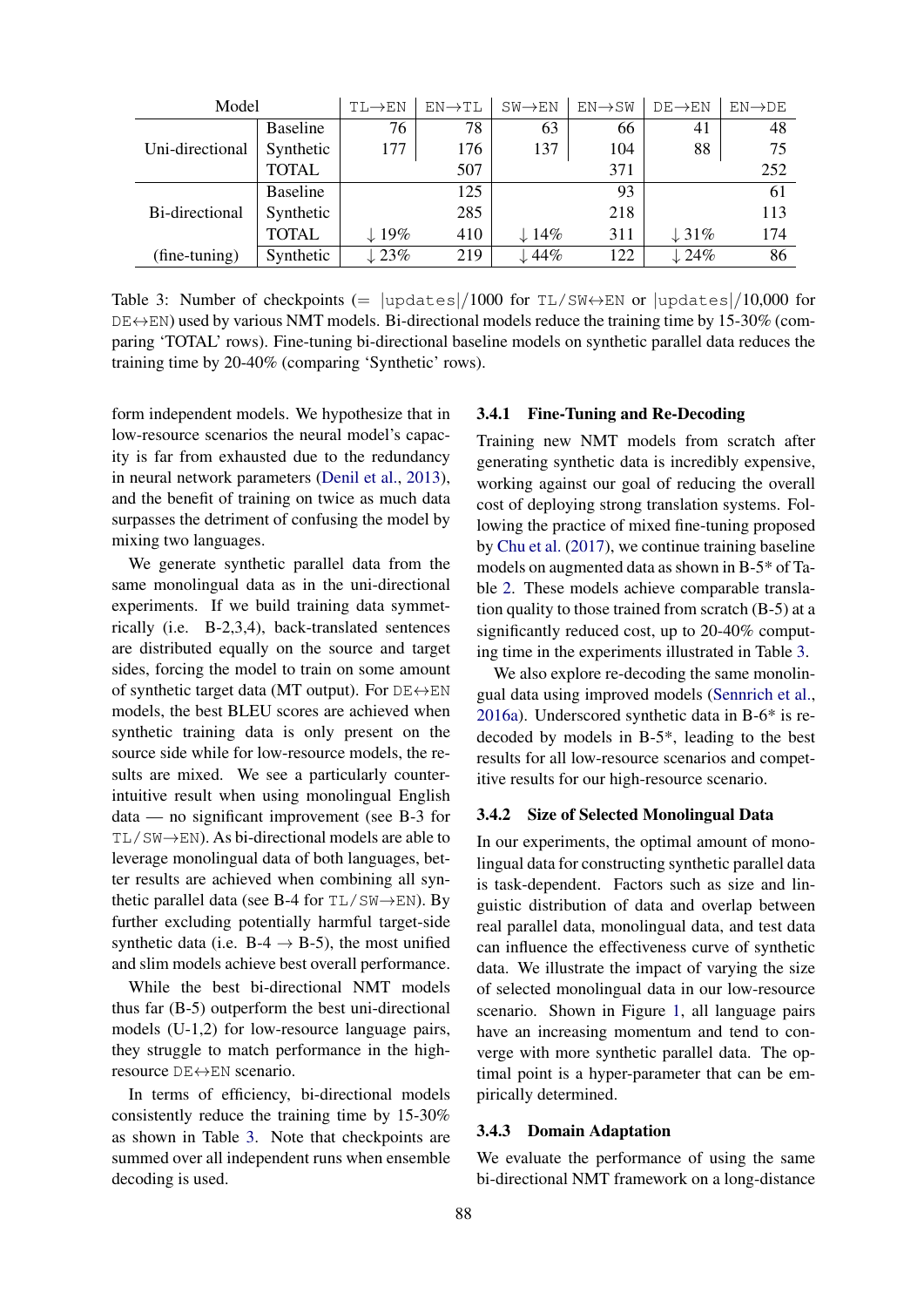

<span id="page-5-0"></span>Figure 1: BLEU scores for four translation directions vs. the size of selected monolingual data.  $n$  in x-axis equals to the size of real parallel data. EN→SW models use BLEU in parentheses in y-axis. All language pairs have an increasing momentum and tend to converge with more synthetic parallel data.

|       |                                                                                             | $T.2 = T T.$        |                        | $L2 = SN$                         |                     |  |
|-------|---------------------------------------------------------------------------------------------|---------------------|------------------------|-----------------------------------|---------------------|--|
| ID    | Training Data $(L1=EN)$                                                                     | $TL \rightarrow EN$ | $EN\!\rightarrow\! TL$ | $\text{SW} \rightarrow \text{EN}$ | $EN \rightarrow SW$ |  |
| $A-1$ | $L1 \leftrightarrow L2$                                                                     | 11.03               | 10.17                  | 6.56                              | 3.80                |  |
|       | $A-2$   L1 $\leftrightarrow$ L2 + L1 $\star$ $\rightarrow$ L2 + L2 $\star$ $\rightarrow$ L1 | 16.49               | 22.33                  | 8.70                              | 747                 |  |
| $A-3$ | $\vert$ L1 $\leftrightarrow$ L2 + L1 $\star$ $\rightarrow$ L2 + L2 $\star$ $\rightarrow$ L1 | 18.91               | 23.41                  | 11.01                             | 8.06                |  |

<span id="page-5-1"></span>Table 4: BLEU scores for bi-directional NMT models on Bible data. Models in A-2 are fine-tuned from baseline models in A-1. Highlighted best models in A-3 are fine-tuned from precedent models in A-2 and underscored synthetic data is re-decoded using precedent models. Baseline models are significantly improved in terms of BLEU.

domain adaptation task: News/Blog to Bible. This task is particularly challenging because out-ofvocabulary rates of Bible test sets are as high as 30-45% when training on News/Blog. Significant linguistic differences also exist between modern and Biblical language use. The impact of this domain mismatch is demonstrated by the incredibly low BLEU scores of baseline News/Blog systems (Table [4,](#page-5-1) A-1). After fine-tuning baseline models on augmented parallel data (A-2) and re-decoding  $(A-3)$ ,<sup>[5](#page-5-2)</sup> we see BLEU scores increase by 70-130%. Despite being based on extremely weak baseline performance, they still show the promise of our approach for domain adaptation.

# 4 Related Work

Leveraging monolingual data in NMT is challenging. For example, integrating language models in the decoder (Gülçehre et al.,  $2015$ ) or initializing the encoder and decoder with pre-trained language models [\(Ramachandran et al.,](#page-7-19) [2017\)](#page-7-19) would require significant changes to system architecture.

In this work, we build on the elegant and effective approach of turning incomplete (monolingual) data into complete (parallel) data by backtranslation. [Sennrich et al.](#page-7-5) [\(2016a\)](#page-7-5) used an auxiliary reverse-directional NMT system to generate synthetic source data from real monolingual target data, with promising results (+3 BLEU on strong baselines). Symmetrically, [Zhang and Zong](#page-7-8) [\(2016\)](#page-7-8) used an auxiliary same-directional translation system to generate synthetic target data from the real source language. However, parameters of the decoder have to be frozen while training on synthetic data, otherwise the decoder would fit to noisy MT output. By contrast, our approach effectively leverages synthetic data from both translation directions, with consistent gains in translation quality. A similar idea is used by [Zhang](#page-7-20) [et al.](#page-7-20) [\(2018\)](#page-7-20) with a focus on re-decoding iteratively. However, their NMT models of both directions are still trained independently.

Another technique for using monolingual data in NMT is round-trip machine translation. Sup-

<span id="page-5-2"></span> $5$ The concatenation of development sets from both News/Blog and Bible serves for validation.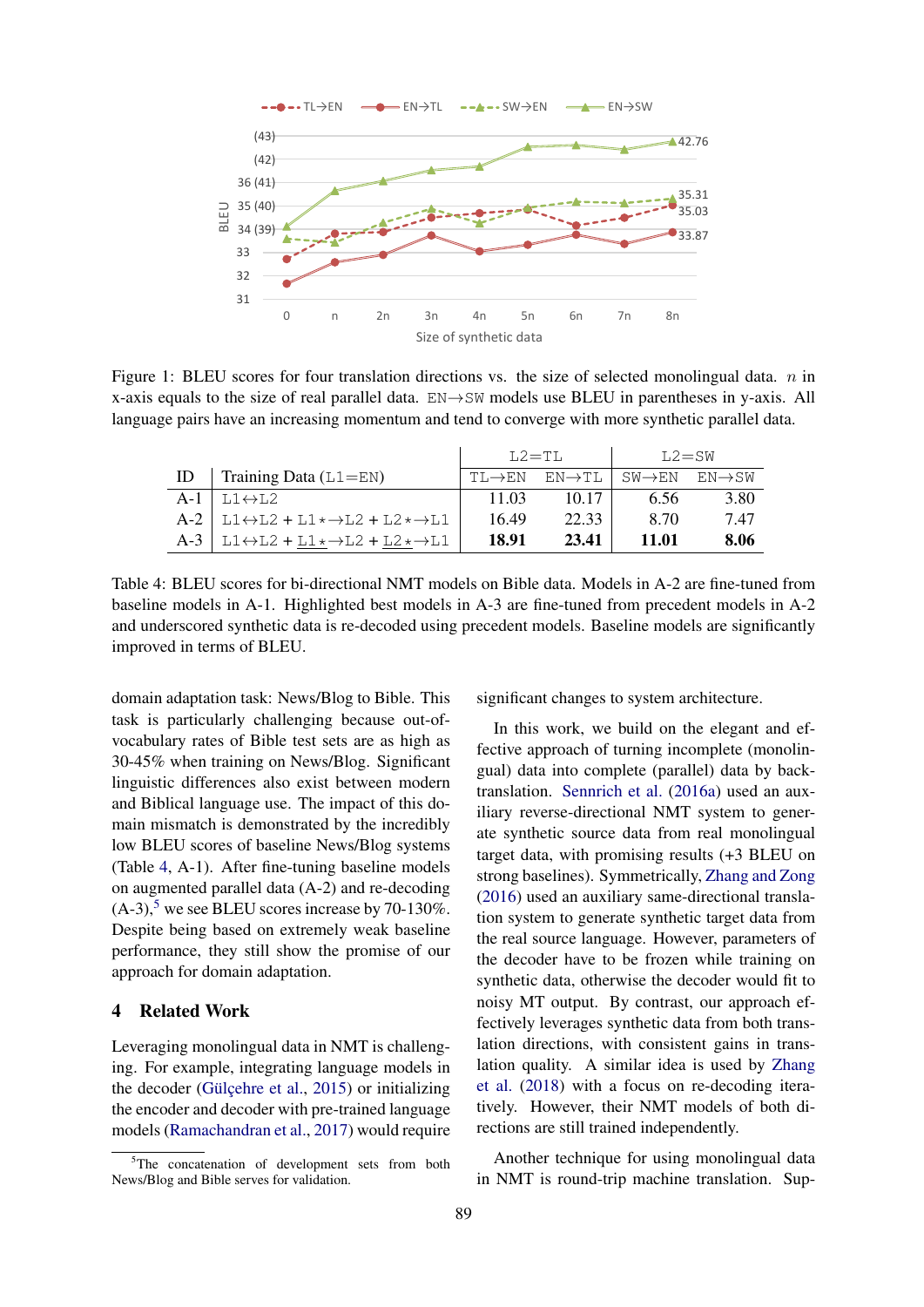pose sentence f from a monolingual dataset is translated forward to  $e$  and then translated back to  $f'$ , then  $f'$  and  $f$  should be identical [\(Brislin,](#page-6-8) [1970\)](#page-6-8). [Cheng et al.](#page-6-9) [\(2016\)](#page-6-9) optimize  $\arg \max_{\theta} P(f'|f; \theta)$  as an autoencoder; [Wang](#page-7-21) [et al.](#page-7-21) [\(2018\)](#page-7-21) minimize the difference between  $P(f)$  and  $P(f'|\theta)$  based on the law of total probability, while [He et al.](#page-7-22) [\(2016\)](#page-7-22) set the quality of both  $e$  and  $f'$  as rewards for reinforcement learning. They all achieve promising improvement but rely on non-standard training frameworks.

Multitask learning has been used in past work to combine models trained on different parallel corpora by sharing certain components. These components, such as the attention mechanism [\(Firat](#page-7-23) [et al.,](#page-7-23) [2016\)](#page-7-23), benefit from being trained on an effectively larger dataset. In addition, the more parameters are shared, the faster a joint model can be trained — this is particularity beneficial in industry settings. Baidu built one-to-many translation systems by sharing both encoder and attention [\(Dong et al.,](#page-7-24) [2015\)](#page-7-24). Google enabled a standard NMT framework to support many-to-many translation directions by simply attaching a language specifier to each source sentence [\(Johnson et al.,](#page-7-6) [2017\)](#page-7-6). We adopted Google's approach to build bidirectional systems that successfully combine actual and synthetic parallel data.

#### 5 Conclusion

We propose a novel technique for bi-directional neural machine translation. A single model with a standard NMT architecture performs both forward and backward translation, allowing it to back-translate and incorporate any source or target monolingual data. By continuing training on augmented parallel data, bi-directional NMT models consistently achieve improved translation quality, particularly in low-resource scenarios and crossdomain tasks. These models also reduce training and deployment costs significantly compared to standard uni-directional models.

### Acknowledgments

Part of this research was conducted while the first author was an intern at Amazon. At Maryland, this research is based upon work supported in part by the Clare Boothe Luce Foundation, and by the Office of the Director of National Intelligence (ODNI), Intelligence Advanced Research Projects Activity (IARPA), via contract #FA8650-

17-C-9117. The views and conclusions contained herein are those of the authors and should not be interpreted as necessarily representing the official policies, either expressed or implied, of ODNI, IARPA, or the U.S. Government. The U.S. Government is authorized to reproduce and distribute reprints for governmental purposes notwithstanding any copyright annotation therein.

# References

- <span id="page-6-3"></span>Amittai Axelrod, Xiaodong He, and Jianfeng Gao. 2011. Domain adaptation via pseudo in-domain data selection. In *EMNLP*, pages 355–362. ACL.
- <span id="page-6-7"></span>Lei Jimmy Ba, Ryan Kiros, and Geoffrey E. Hinton. 2016. Layer normalization. *CoRR*, abs/1607.06450.
- <span id="page-6-6"></span>Dzmitry Bahdanau, Kyunghyun Cho, and Yoshua Bengio. 2015. Neural machine translation by jointly learning to align and translate. In *ICLR*.
- <span id="page-6-0"></span>Ondrej Bojar, Rajen Chatterjee, Christian Federmann, Yvette Graham, Barry Haddow, Shujian Huang, Matthias Huck, Philipp Koehn, Qun Liu, Varvara Logacheva, Christof Monz, Matteo Negri, Matt Post, Raphael Rubino, Lucia Specia, and Marco Turchi. 2017. Findings of the 2017 conference on machine translation (WMT17). In *WMT*, pages 169–214. Association for Computational Linguistics.
- <span id="page-6-8"></span>Richard W Brislin. 1970. Back-translation for crosscultural research. *Journal of cross-cultural psychology*, 1(3):185–216.
- <span id="page-6-4"></span>Christian Buck, Kenneth Heafield, and Bas van Ooyen. 2014. N-gram counts and language models from the common crawl. In *LREC*, pages 3579–3584. European Language Resources Association (ELRA).
- <span id="page-6-5"></span>Kevin Burton, Akshay Java, and Ian Soboroff. 2009. [The ICWSM 2009 Spinn3r dataset.](http://www.icwsm.org/data/) In *Proceedings of the Third Annual Conference on Weblogs and Social Media (ICWSM 2009), San Jose, CA*.
- <span id="page-6-2"></span>Rich Caruana. 1997. Multitask learning. *Machine Learning*, 28(1):41–75.
- <span id="page-6-1"></span>Mauro Cettolo, Marcello Federico, Luisa Bentivogli, Jan Niehues, Sebastian Stüker, Katsuitho Sudoh, Koichiro Yoshino, and Christian Federmann. 2017. Overview of the IWSLT 2017 evaluation campaign. In *International Workshop on Spoken Language Translation*, pages 2–14.
- <span id="page-6-9"></span>Yong Cheng, Wei Xu, Zhongjun He, Wei He, Hua Wu, Maosong Sun, and Yang Liu. 2016. Semisupervised learning for neural machine translation. In *ACL (1)*. The Association for Computer Linguistics.